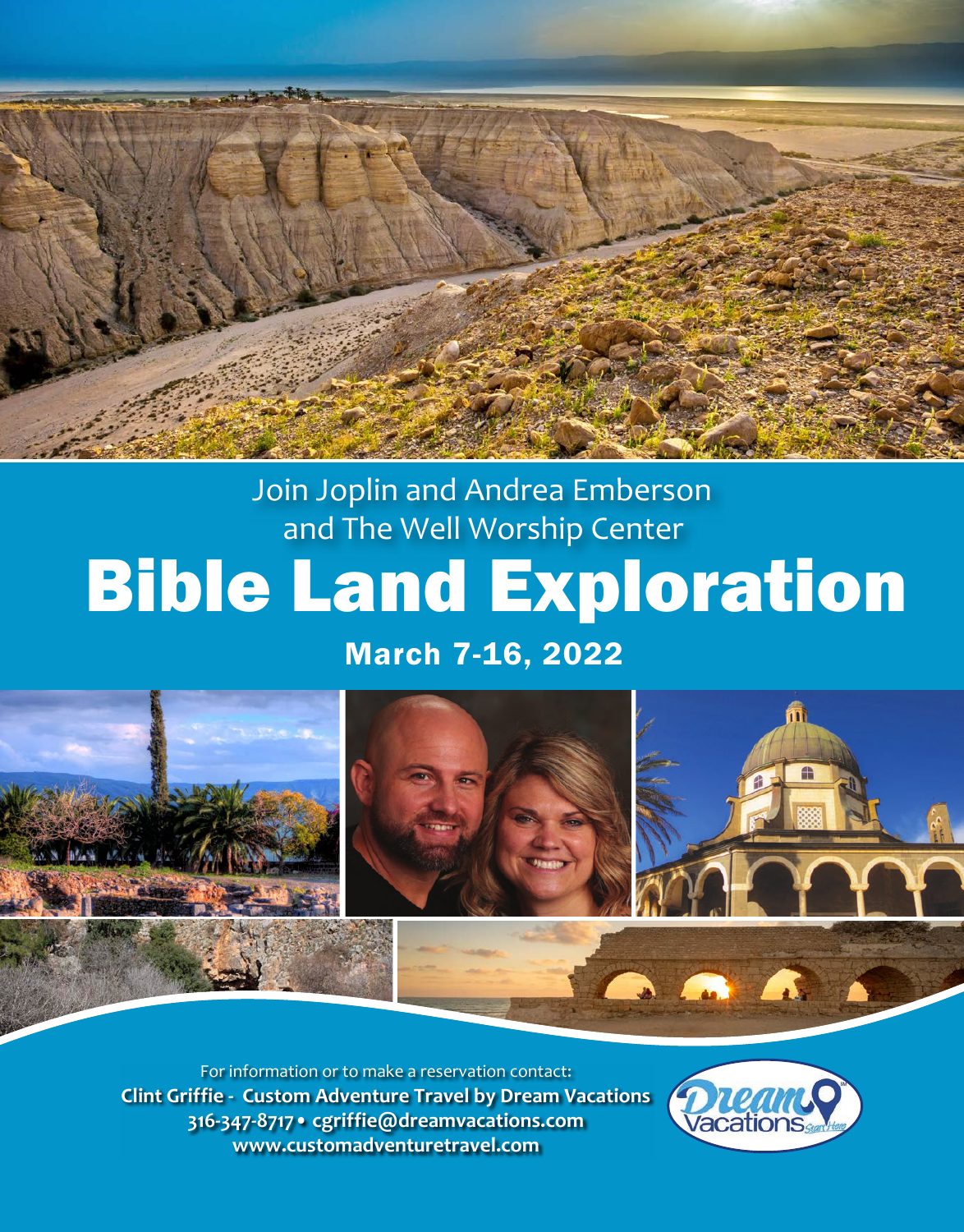## A MESSAGE FROM YOUR HOSTS

# Joplin & Andrea Emberson

We are blessed and excited to announce we are leading a tour to the Holy Land in the spring of 2022! Andrea and I want to invite you to join us for this opportunity of a lifetime to tour Israel together and walk the same streets and places that Jesus walked. We will visit Galilee, Cana, Nazareth, Jerusalem, Bethlehem, the sea that Christ walked upon, and many more of the holy places recorded in the scriptures. Join us!

**Save the date and bring a friend!**



*Joplin & Andrea Emberson, The Well Worship Center*

# **ITINERARY**



Some departures may begin in Jerusalem and end in the Galilee.

## March 7 & 8 - USA to the Holy Land

Your pilgrimage begins as you depart the USA on an overnight flight. Once you arrive, you will be welcomed at the Tel Aviv airport by our representative and transferred to your hotel in Tel Aviv to enjoy dinner and overnight. Overnight Netanya.

### March 9 - Caesarea by the Sea, Mount Carmel, Megiddo & Nazareth

Visit the Roman Aqueduct and Theatre at Caesarea, a center of early Christianity (Acts 10) and where Paul was imprisoned for two years (Acts 23: 33). View Mount Carmel and recall Elijah's dramatic victory over the prophets of Baal (I Kings 18). Follow an ancient caravan route through the Jezreel Valley to Tel Megiddo, an exciting archaeological dig with layers of twenty different cities, all built on top of each other. Conclude your day in Nazareth, Jesus' boyhood home (Matt. 2:23). Overnight Tiberias.

#### March 10 - Sea of Galilee

Pass through the Valley of the Doves and see Mount Arbel (Isaiah 9:2) on your way towards the Sea of Galilee. This was a major pathway in the time of Christ. He and His disciples passed through this valley as they walked through the Galilee. In Magdala, once home to Mary Magdalene (Luke 8:1-3), visit a recently discovered first-century synagogue. Enjoy lunch together before crossing the waters of the Sea of Galilee on a very special boat ride, complete with an onboard worship service. At Kibbutz Nof Ginosar, see the 2,000-year-old "Ancient Boat," a rare example of the kind of boat in which Jesus might have sailed. Visit Capernaum, the center of Jesus' ministry in the Galilee, and visit the synagogue built on the site where Jesus taught (Matt. 4:13, 23). On the Mount of Beatitudes, contemplate the text of the Sermon on the Mount that Jesus preached there (Matt. 5-7). Explore the Church of the Fish and the Loaves at Tabgha, traditional site of the feeding of the 5,000 (Luke 9:10-17). Overnight Tiberias.

## March 11 - Tel Dan, Caesarea Philippi, Golan Heights, Bethsaida & Jordan River

At the ruins of Tel Dan, see the altar built by King Jeroboam I (I Kings 12:25-30) and learn about where the "House of David" fragment from the First Temple Period was discovered. Continue on to Caesarea Philippi, where Peter told the Lord, "You are the Messiah, the Son of the Living God!" (Matt.16: 16). A scenic drive along the Golan Heights will give you some beautiful views of Syria and Jordan, as well as, Israel. Remember your baptism at the Yardenit Baptismal site, where the Jordan River exits the Sea of Galilee on its journey southward (Matt. 3). Overnight Tiberias.

#### March 12 - Jericho, Qumran, Masada & the Dead Sea

Head to Jericho to visit the ruins of the ancient city Joshua conquered (Josh. 6:20). Off in the distance, you can see the traditional site of the Temptation of Jesus (Matt. 4:1). Stop in Qumran, where the Dead Sea Scrolls were discovered in 1947 by a Bedouin shepherd. Enjoy a visit to Masada, the spectacular mountaintop fortress built by Herod that later became the final tragic stronghold of the Jewish rebellion against the Romans. Ride the cable car to the top to explore the fortress and look down upon the remains of the Roman camps and siege ramp below. On the way to Jerusalem, stop at the shores of the Dead Sea, the lowest spot on earth, for an opportunity to take a quick dip in the mineralladen waters. Overnight Jerusalem.

#### March 13 - Mt. of Olives, Yad Vashem, Israel Museum & Free Time

Stand on the Mount of Olives for a remarkable view of Jerusalem (the Golden City); Jesus stood here before ascending into heaven forty days after His resurrection (Acts 1:9-12). In Jerusalem, visit Yad Vashem, Israel's Holocaust Memorial, with its poignant exhibits honoring the lives lost during the Holocaust. Explore the Israel Museum and its First Century Model of the City of Jerusalem. Another highlight is the museum's Shrine of the Book exhibit showcasing the Dead Sea Scroll book of Isaiah. Enjoy some free time in the Old City for some time on your own. Overnight Jerusalem.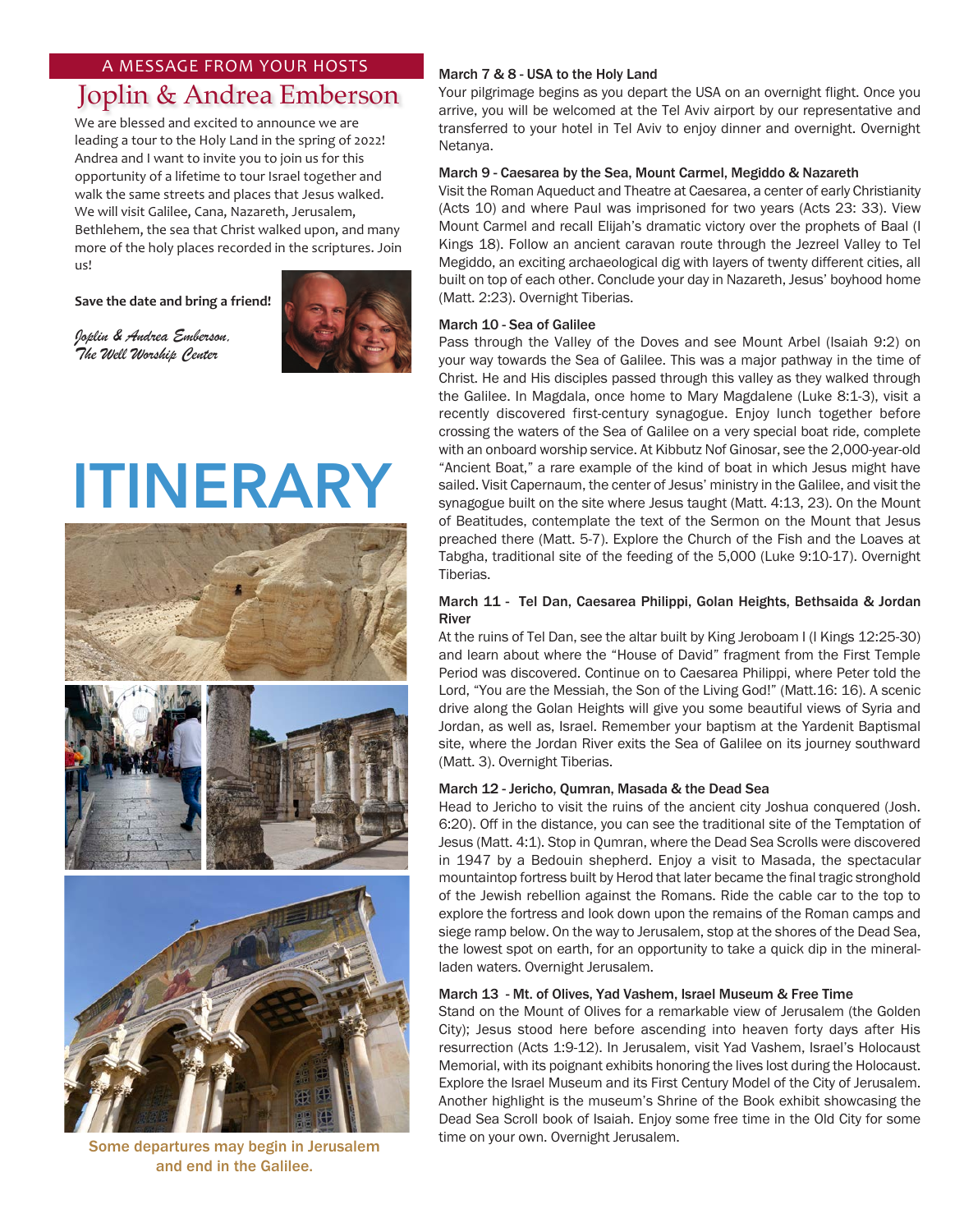

#### March 14 – Jerusalem

Today you will have an early morning to visit Bethlehem, gaze out over Shepherds' Field and visit the cave revered as Jesus' birthplace (Matt. 1: 18-25). Visit the Church of the Nativity, built above the cave and considered the world's oldest functioning church (Matt. 1: 18-25). In the Kidron Valley across from the walls of Jerusalem, pray as Jesus did in the Garden of Gethsemane (Matt. 26:36). Continue to Mount Zion to visit the House of the High Priest Caiaphas, where Jesus was questioned the night of His betrayal (Matt. 26:57). Recall the events of the Last Supper as you visit the traditional location of the Upper Room (Mark 14:12-26). Spend time in prayer at the Western Wall (the only remnant of the Second Temple of Jerusalem) and sit on the Teaching Steps where Jesus taught. Overnight Jerusalem.

#### March 15 - Jerusalem

Walk the Temple Mount (conditions permitting), once the site of the Temple of Solomon (II Chronicles 3) and home to the Dome of the Rock. See where Jesus healed on the Sabbath at the Pool of Bethesda (John 5: 1-31), walk the Via Dolorosa ("the Way of the Cross") to the Church of the Holy Sepulchre (John 19), built over the traditional sites of the crucifixion and burial of Jesus. At the Garden Tomb, share communion together and experience the reality of the Resurrection (John 20). Prepare for your return flight home this evening.

#### March 16 - Return to USA



## Starting at \$4,395 from Wichita, KS

YOUR ALL INCLUSIVE PRICE INCLUDES: Basic Tour & Guided Sightseeing Trip Insurance, Round-trip International Airfare Additional baggage & optional fees may apply; see fine print for details Fuel Surcharges and Government Taxes Subject to change Admin. Fees, Entrance Fees, Hotel Gratuities & Program Fees Daily Breakfast & Dinner, Deluxe Motorcoaches First Class Hotels & much more!



## **Wonders of Petra & the Dead Sea Extension Itinerary Starting at \$1250 March 16-21, 2022**

#### March 16 – Free Day

Enjoy a free day in Jerusalem to explore on your own, or just relax at your hotel.

#### March 17 – Jerash

This morning you will journey across the Allenby Bridge on your way to Jerash, one of the best preserved Roman cities in the world. Stroll through the oval piazza and wander along colonnaded streets etched by the wheels of ancient chariots. Stand in the grand theatre where an onstage whisper can be heard in the top row. Continue to Amman to check in for dinner and overnight.

#### March 18 – Madaba & Mt. Nebo

Begin your journey south towards Petra today. Stop in Madaba, the City of Mosaics, to visit the Church of Saint George with its sixth-century, Byzantine, mosaic map showing Jerusalem and other holy sites. Continue to Mount Nebo, where Moses caught a glimpse of the Promised Land (Deut. 34). On a clear day, you can see all the way across the Jordan Valley and the Dead Sea, to the rooftops of Jerusalem and Bethlehem. End your day at the shore of the Dead Sea and check in to your hotel.

#### March 19 - Petra

Explore the city of Petra. Its entrance passes through a long, narrow gorge known as the Siq and can only be accessed by carriage, horseback or on foot. Once inside the city, marvel at the intricate detail of a city that was cut into the cliff sides of rose-colored rock. Return to your hotel at the Dead Sea for dinner and overnight.

#### March 20 - Free Morning at the Dead Sea

Enjoy a free morning at your hotel. Cross the border back into Israel and enjoy dinner in Jerusalem. Afterwards, you will travel to the airport in Tel Aviv to begin your journey home.

#### March 21 - Return to USA

Guests taking an extension may be on a different flight than their group and/or traveling companion.